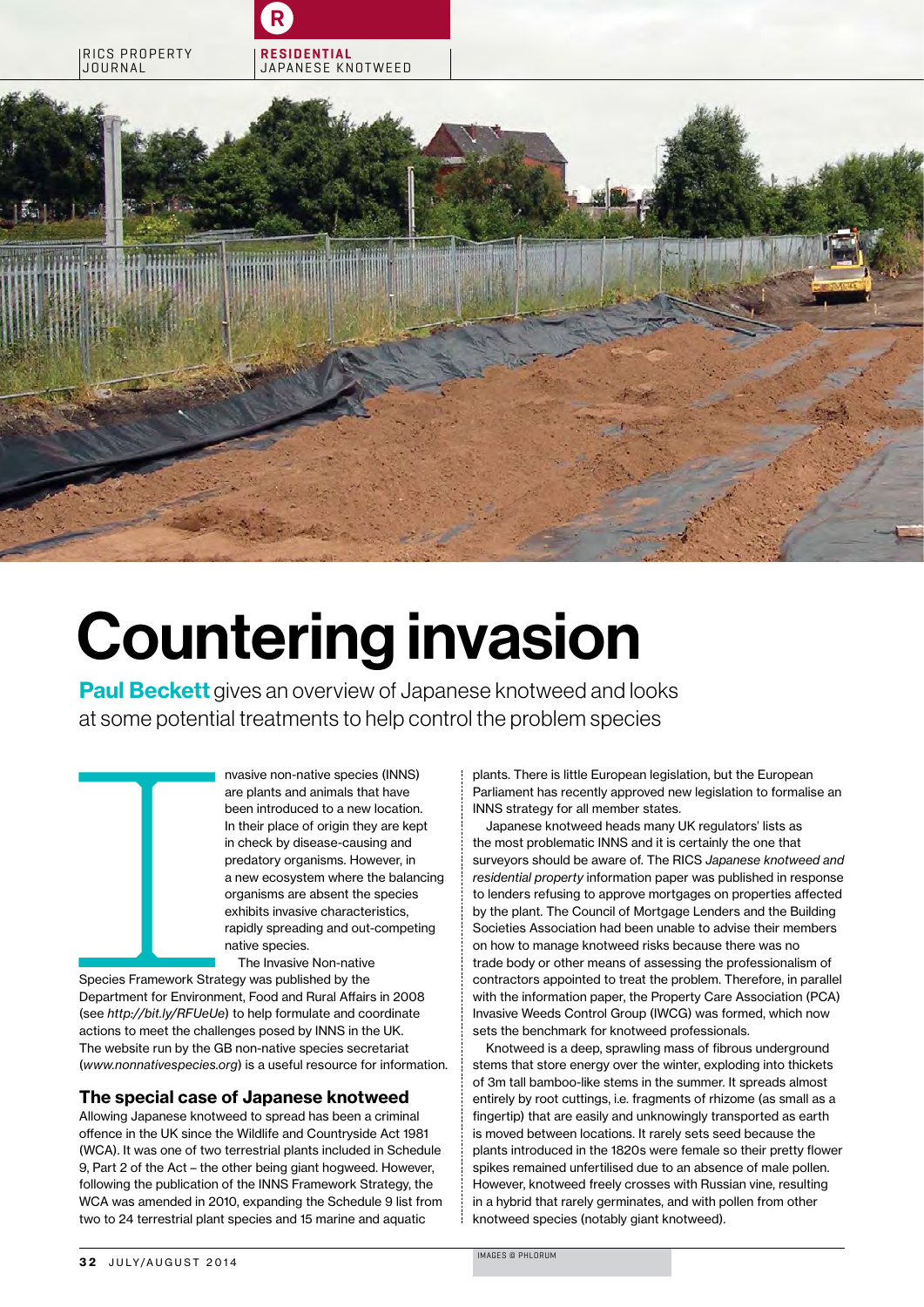

**Root barrier** membranes being installed on a Warrington housing site in an area earmarked for car parking

**O** The rooty mass can exert significant pressure on built structures as buds and shoots expand into cracks in walls



Knotweed hybrids are increasing in prevalence, which might be due to historic escapes from commercial nurseries rather than from germinating seed. They are generally very similar in appearance and growth characteristics to standard Japanese knotweed.

Not having to worry about dispersal by seed, knotweed should be relatively easy to control by simply stopping the transport of rhizome fragments in contaminated soil. But the spread of knotweed throughout the UK and across Europe and the US shows how easily it exploits this vegetative mode of propagation.

Unlike most other INNS, the 'rooty' nature of knotweed means the vast majority of its biomass is located below ground – sometimes as deep as 3m, extending laterally several metres beyond the area of above-ground stems. This makes it easy to unknowingly fragment and spread rhizomes by digging up areas of apparently virgin soil.

The energy in this rooty mass can exert significant pressure on built structures as breaking buds and rhizome shoots expand into cracks and fissures in walls, tarmac and between paving slabs. Over successive years, particularly where a root system is well-established, this pressure can cause considerable damage to buildings. Unless a property has been allowed to progress into

# The extensive root system makes it difficult to quickly kill knotweed using herbicides, which are applied to foliage

significant dilapidation, such extreme damage is rare. However, this potential to cause damage is why lenders have been keen to establish a system to quantify knotweed risks and enable lending on affected property.

The extensive root system makes it difficult to quickly kill knotweed using herbicides, which are applied to foliage. Direct injection of herbicide into the hollow stems can sometimes be effective but is an environmentally inefficient use of chemicals and a labour-intensive process. It also only works on the first application, because most subsequent regrowth does not produce hollow stems.

Foliar applications rely on a significant area of leaves and stems to absorb the chemical and transport it throughout the root system. This means it is diluted in the large volume of rhizomes and hence its efficacy is reduced. A series of applications over several years is therefore often required to kill a knotweed infestation. This can be complicated by the tendency for deeper rhizomes to become dormant as the upper layers are killed by the herbicide.

Dormancy can remain for many years (anecdotally, 10-20 years), which is fine if the ground is not disturbed. However, if the deep, dormant rhizomes are excavated several years after a treatment programme has effectively stopped an infestation, they can awaken and regrow. The quickest method of removing knotweed, therefore, is to dig up the entire root system, often resulting in large volumes of soil in need of either treatment or disposal. This makes it impractical for most domestic properties, although usually a simple herbicide programme is effective over several years, and there is little risk of significant earthworks awakening dormant rhizomes.

## The future of knotweed control

With lending-risk solutions provided by the RICS information paper, coupled with the PCA IWCG benchmarking of expert contractors, this has fuelled a boom in the development of innovative technologies to better manage knotweed risks.

#### Remote sensing

Using remote sensing technology, GroundSure has developed a system for identifying and estimating the size of Japanese knotweed stands having calibrated the system over many months of testing. This allows rapid, cost-effective, desktop research to screen for the potential presence of Japanese knotweed on and adjacent to sites of interest.

This can help with environmental due diligence audits to quickly gauge Japanese knotweed risks, which could significantly affect the value of property. The output is a short report with a scaled map showing likely areas of knotweed. It is designed to help surveyors, developers and conveyancers assess lending risks and potential management costs ahead of purchase decisions.